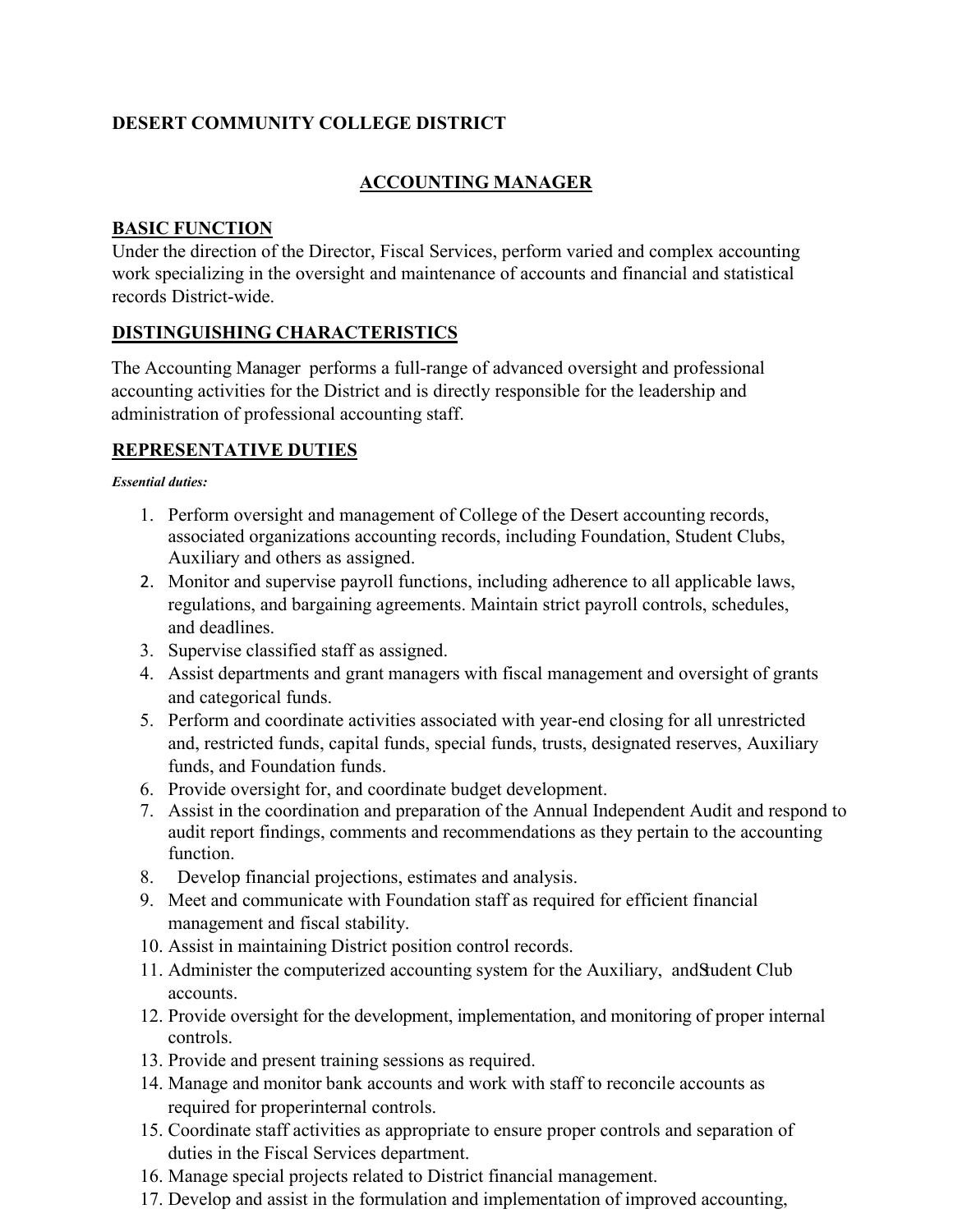budget and financial record-keeping procedures.

- 18. Prepare and submit reports and statements ensuring compliance with reporting requirements and deadlines.
- 19. Assist in preparing Board agenda items as required.
- 20. Review financial transactions and provide approvals.

#### *Other duties:*

- 21. Attend a variety of meetings and conferences.
- 22. Act on behalf of the Director, Fiscal Services as delegated and appropriate during absences.
- 23. Perform related duties as assigned.

## **KNOWLEDGE AND ABILITIES**

Knowledge of: Principles, practices and methods of accounting, auditing, year-end close, budget preparation and financial record keeping; preparation, maintenance, verification, and processing payroll records; principals of planning, theories and practices of applicable laws, procedures, and policies related to education codes and FLSA regulations; principles of planning, organization, and the supervision and performance appraisal of employees.

**Ability to:** Understand, interpret, explain and apply complex technical and legal written laws, rules, policies and regulations as they apply to federal, state, workers compensation, retirement, county and district/union contracts; Plan, organize, and supervise the staff to ensure deadlines are met; Handle confidential information and exercise independent judgment within general policy guidelines; Exercise tact and diplomacy in dealing with sensitive and complex issues and situations; Establish and maintain positive and effective working relationships with others; Step in and provide back-up support in critical functions to meet and cover staff vacancies and absences; Be well organized, flexible, and manage multiple projects simultaneously, Demonstrate sensitivity to and understanding of the diverse academic, socioeconomic, cultural, disability, and ethnic backgrounds of community college students, faculty, staff, and community. Demonstrated experience managing and mentoring staff with varying degrees of technical capabilities.

## **EDUCATION AND EXPERIENCE**

Bachelor's degree in Business Administration, Finance, Accounting, Economics, or related field and three (3) years of related experience including the demonstrated experience analyzing and interpreting complex and confidential financial data and recent payroll supervisory or lead experience.

## **WORKING CONDITIONS**

**Environment:** Office environment. Sitting for extended periods of time, pushing and pulling, and visual acuity. The ability to type, use phone, stand intermittently, walk, bend and stoop, occasionally lift, carry, push, pull or otherwise move objects of light to moderate weight (up to 50 lbs.), work at a computer, including sitting and viewing a monitor for various lengths of time, repetitive use of keyboard, mouse or other control device, dexterity of hands and fingers to operate keyboard, ability to communicate and provide information to others. Frequent interruptions. Some weekends and evening required. Driving a vehicle to conduct work as necessary.